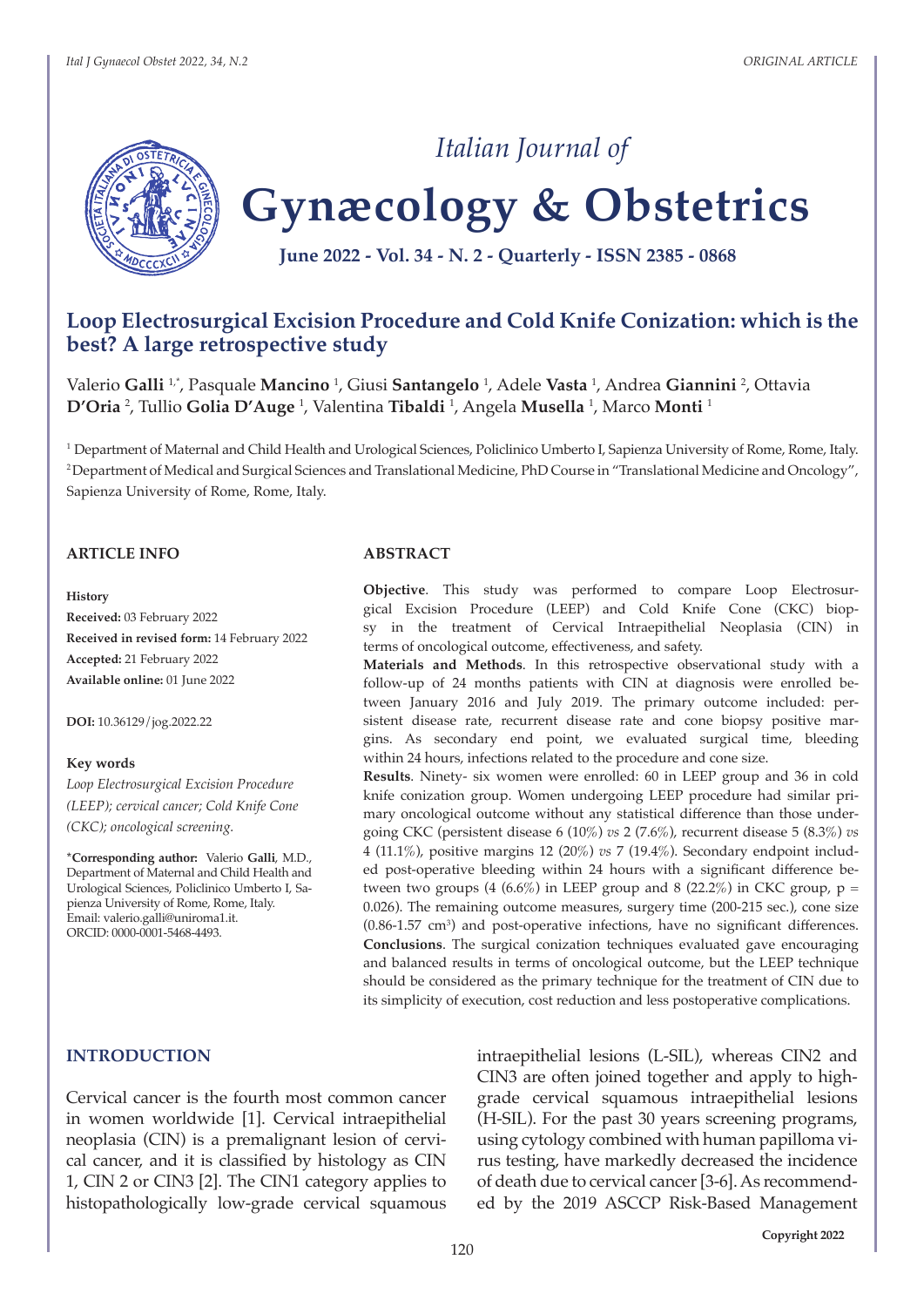Consensus, while observation is preferred to treatment for CIN 1, excisional treatment is preferred to ablative treatment for histologic HSIL (CIN 2 or CIN 3) [7, 8]. According to 2014 WHO guidelines, there are three principal treatments for CIN: cryotherapy, large loop excision of the transformation zone (LLETZ, or LEEP), and cold knife conization (CKC) [9]. Conization of the cervix is the excision of a cone shaped portion of the cervix to remove a cervical lesion and the entire transformation zone. These procedures could be a potential risk for future pregnancies. Some studies show an increased risk of preterm delivery, low birth weight and p-PROM (premature prelabor rupture of membranes) in pregnancies after conization compared to untreated women [10-14]. Although CKC has been the traditional procedure for CIN, LEEP has been the most used method for CIN due to its several advantages, including shorter operative time, ease of performance, and low cost [15-17]. There are few randomized controlled trials to definitively prove the superiority of LEEP procedure over cold knife conization (CKC) [18]. This study compares the two procedures evaluating the disease recurrence rate and the residual disease rate after 24 months follow-up, the positivity of the cone margins, the surgical times and the early post-operative complications, with the aim of clarifying the aspects related to surgical procedures, in order to be able to guide the choice of specialist.

## **MATERIALS AND METHODS**

This retrospective observational study was performed at the Maternal and Child Health and Urological Sciences Department, Policlinic Umberto I hospital, Sapienza University of Rome, between January 1, 2016, and July 31, 2020. The study was approved by our Internal Review Board. Informed consent was obtained from all participants. All women with intraepithelial cervical neoplasia confirmed by a cervical cytological testing and colposcopically directed biopsies of the portion, were enrolled. Inclusion criteria were as follows: age over 18 years old, a positive biopsy for L-SIL or H-SIL and a signed informed consent. Exclusion criteria included concomitant HIV (Human Immunodeficiency Virus) infection, pregnancy, a personal history of conization, concomitant oncological disease and the use of an anticoagulant medication. All treatments were performed with local anesthesia (lidocaine 1%,

10 mg/ml) and intraoperative colposcopy. In both techniques, hemostasis was achieved with diathermocoagulation with a ball electrode. Two surgeons performed the conization with the same surgical skills. Patients were scheduled for a visit, 4-6 weeks apart, with a follow-up of 24 months, receiving cervical cytological testing, colposcopy and/or cervical biopsy. The first post-operative check-up was performed up to 6 months after surgery, considering any disease found at follow-up as persistence of the disease. Persistent disease was defined as the diagnosis of CIN within 6 months after the procedure; recurrent disease was defined as diagnosis of CIN 6 or more months after initial treatment. The resection margin was considered as positive or negative based on the presence or absence of abnormal cells at the margin of the cone. Secondary endpoints included post-operative bleeding within 24 hours assessing with necessity or not of vaginal gauze at the end of procedure. Vaginal gauze allows you to control bleeding within 24 hours by evaluating its possible complete imbibition by blood and potential bleeding after its removal. Other secondary endpoints of this study were: cone size calculated as volume (approximate as a pyramid) of the cone specimen, surgical time was measured in seconds from the start of excision until diathermocoagulation hemostasis ended and post-operative infections after 24 hours after treatment were evaluated by necessity of hospitalization or antibiotics. Data were summarized using standard descriptive statistics. All calculated P-values were 2-sided and P-values < 0.05 were considered statistically significant. Analyses were performed using the IBM-Microsoft SPSS version 25.0 for Windows.

# **RESULTS**

The study population included one hundred twenty patients affected by cervical intraepithelial neoplasia or carcinoma in situ. Nine patients refused enrollment and fifteen decided to perform hysterectomy. A total of 96 women were included in our study: 60 were performed loop electrosurgical excision procedure (LEEP) and 36 a cold knife conization (CKC). All patient characteristics and the severity of lesions were comparable between the two groups (**Table 1**). The original diagnosis before surgery was for group A: L-SIL/CIN1, 15 (25%), H-SIL/CIN2-3, 41 (68.3%), microinvasive cervical cancer (pT1a1), 4 (6.7%); and for group B: L-SIL/CIN1 6 (16.6%), H-SIL/CIN2-3,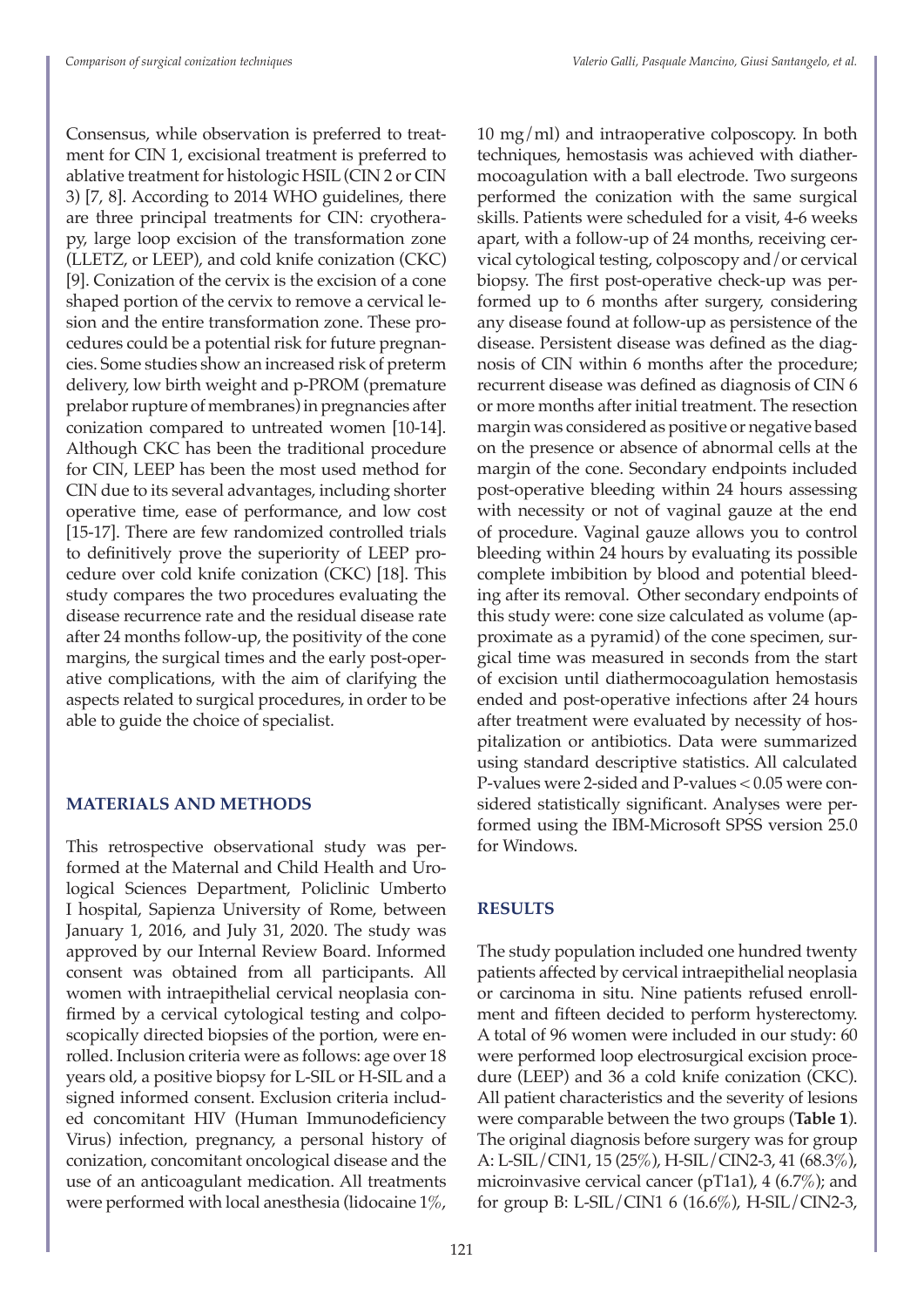25 (69.4%), microinvasive cervical cancer (pT1a1), 5 (13.8%). **Table 2** shows a comparison of the primary and secondary outcomes. Specifically, we compared disease recurrence, residual disease and positive margins as primary outcome measures and surgical time, cone size and post-operative complications as secondary endpoint. The disease recurrence monitoring in a range of 6 months to 24 months were 5 cases  $(8.3\%)$  and  $4(11.1\%)$ , the residual disease monitoring up to 6 months were 6 cases  $(10\%)$  and 2  $(7.6\%)$  and the positive margins were 12 (20%) and 7 (19.4%) in LEEP group and CKC group, respectively. All primary outcomes did not statistically differ between groups. As secondary endpoint, procedure time in seconds: 200 (170-230) and 215 (185-245). A statistically significant difference was found in post-treatment hemorrhages within 24 hours. In detail, in the LEEP group  $4/60$  (6.6%) women had a post-treatment bleeding needed vaginal tamponade and in CKC group 8/36 (22.2%) women reported the same complications ( $p = 0.026$ ). Cones are larger in cold knife conization, without any statistical significance (1.57 cm3 in CKC and 0.86 cm3 in LEEP group). No post-operative infections requiring hospitalization or antibiotics were found during this study.

#### **DISCUSSION**

Many studies have compared the two techniques of conization in terms of difficulty of execution, timing, costs, complications, and efficacy [19-23]. In a recent meta-analysis, the risk of post-operative bleeding within 24 hours in CKC compared to LEEP was not statistically significant (RR 1.05, 95% CI, 0.50-2.21,  $p = 0.90$  [18]. In our study, post-operative bleeding was found to be less after LEEP, with a statistical significance that could suggest the preferential

#### **Table 1.** *Patients characteristics.*

|                                              | <b>LEEP</b><br>$N = 60$ | Cold knife<br>conization<br>$N = 36$ | p         |
|----------------------------------------------|-------------------------|--------------------------------------|-----------|
| Age, mean $\pm$ SD                           | $41.8 \pm 13.6$         | $43 \pm 12.8$                        | NS.       |
| BMI, mean $\pm$ SD                           | $26 + 2$                | $26 + 2$                             | NS.       |
| Smoke, n (%)                                 | 22 (36.6%)              | 15 (41.6%)                           | <b>NS</b> |
| $E/P$ , n $(%)$                              | 13 (21.6%)              | 8 (22.2%)                            | NS.       |
| L-SIL/CIN1, $n$ $(\%)$                       | 15 (25%)                | $6(16.6\%)$                          | NS.       |
| $H-SIL/CIN2-3, n$ (%)                        | 41 (68.3%)              | 25 (69.4%)                           | <b>NS</b> |
| Microinvasive cervical<br>cancer, $n$ $(\%)$ | 4(6.7%)                 | $5(13.8\%)$                          | NS.       |

SD: standard deviation; BMI: body mass index; E/P: estroprogestinic therapy; L-SIL: low-grade cervical squamous intraepithelial lesions; H-SIL: high-grade cervical squamous intraepithelial lesions; CIN: cervical intraepithelial neoplasia.

use among this conization technique, thanks to less blood loss and less discomfort of the patient. Many studies have evaluated risk of residual disease and recurrent disease [24-26]. The risk of residual disease is around 6.1% in patients treated with CKC and 11.2% in patients treated with LEEP (RR 0.54, 95%CI, 0.30-0.96,  $p = 0.04$  [18, 27, 28]. The residual rate of cervical lesions in patients with positive margins who underwent a second surgery after the initial LEEP was 45.5% [29]. In this study, the residual disease is greater in LEEP treatment according to the literature, but the difference between procedures is not statistically significant. According to Hurtado-Roca meta-analysis, prevalence of relapse after cold cone treatment was 2.0% and 7.1% in patients treated with LEEP and there was not statistically significant difference in the risk of disease recurrence between patients treated for CIN with cold cone compared to LEEP (RR 0.32, 95% CI, 0.09-1.14,  $p = 0.08$ ) [18]. In a retrospective multi-institutional study, among the measures analyzed, the only one associated with an increased risk of recurrence after conization is the persistence of HPV and women with HPV vaccination have a lower risk of relapse of the disease, even if not statistically different [30, 31]. In our study the relapse rates are similar between the two techniques: in the group treated with CKC we observed 4 cases during follow-up, while in the group of patients treated with LEEP 5 cases were observed, which represent 11.1% and 8.3% respectively. In a recent review, women with multiple HR-HPV infection have a significant risk factor for severe cervical lesions [32]. In a retrospective multi-institutional study, patients with high grade HR-HPV-negative cervical dysplasia have more favorable outcomes than patients with documented HR-HPV infection [33]. Furthermore, deregulation of some genes such as NR2F6, LOXL2 and DMBT1, could lead to unfavorable oncological

| Table 2. |  |  |  | Primary and secondary outcome measures. |  |
|----------|--|--|--|-----------------------------------------|--|
|----------|--|--|--|-----------------------------------------|--|

| $\cdot$                                                         |                         |                                             |           |
|-----------------------------------------------------------------|-------------------------|---------------------------------------------|-----------|
|                                                                 | <b>LEEP</b><br>$N = 60$ | <b>Cold knife</b><br>conization<br>$N = 36$ | p         |
| Residual Disease: (monitoring: up<br>to 6 months)               | $6(10\%)$               | $2(7.6\%)$                                  | NS        |
| Disease Recurrence (monitoring:<br>range 6 months to 24 months) | 5(8.3%)                 | $4(11.1\%)$                                 | NS        |
| Positive Margins, n (%)                                         | 12 (20%)                | $7(19.4\%)$                                 | NS        |
| Bleeding within 24 hrs, n (%)                                   | $4(6.6\%)$              | 8 (22.2%)                                   | 0.026     |
| Cone size (cm <sup>3</sup> ), mean                              | 0.86                    | 1.57                                        | <b>NS</b> |
| Surgery time (sec), mean $\pm$ SD                               | $200 \pm 30$            | $215 \pm 30$                                | NS        |
| Post-operative infections                                       | 0                       | 0                                           | NS        |

LEEP: Loop Electrosurgical Excision Procedure; CKC: Cold Knife Conization, SD: standard deviation.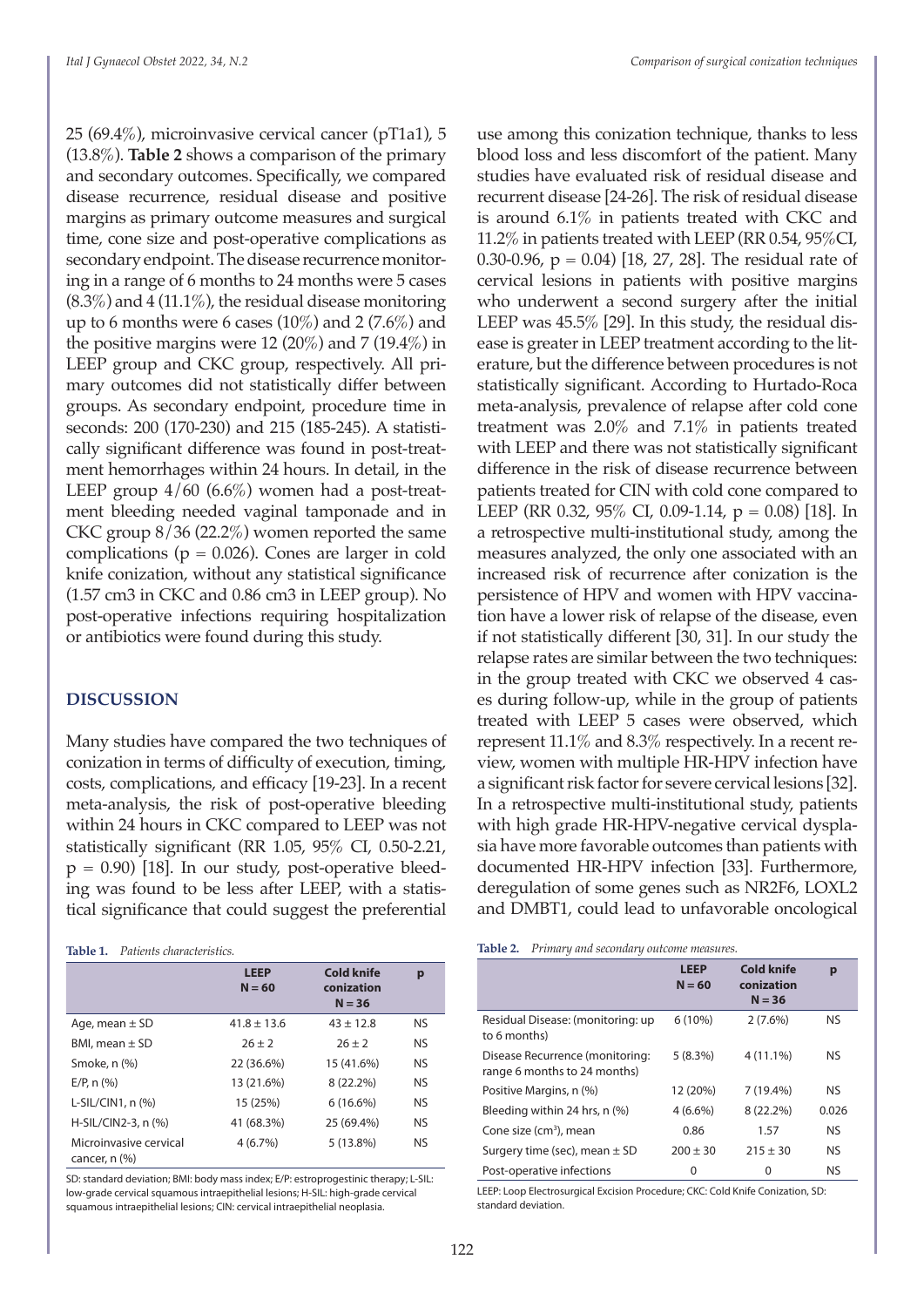outcomes in patients with cervical cancer [34]. A multicenter study has confirmed that preoperative conization could play a protective role in the risk of disease recurrence in patients with an early stage cervical cancer (IB1) [35]. The positivity of the histological margins does not seem to be correlated with the type of technique used and our study also confirmed this finding [17, 24-26]. In this prospective, it would be interesting to assess a fragility score able to predict morbidity and mortality for these procedures, as has been done in other cancers [36, 37]. In this way, we could broaden the approach for gynecological cancers [38]. About cone sizes, despite the small size of the cone, the LEEP technique provides a sample that is adequate for histological analysis and allows optimal colposcopic surveillance than CKC [17]. A randomized trial recommends the use of the LEEP technique for CIN 2-3 lesions with no evidence of microinvasion at the preoperative evaluation and in small extension of endocervical lesions, because pathological evolution and thermal artefacts are less important in the management of the disease. CKC technique should be preferred when endocervical extension is massive and microinvasion cannot be ruled out [25]. Post-operative infections are not related to the type of technique used and we have not had any cases requiring hospitalization [39]. Furthermore, LEEP procedure is usually performed in an outpatient low-cost clinic setting, while CKC procedure is usually performed under anesthesia in a hospital setting with significantly higher costs [40].

#### **CONCLUSIONS**

This study provides data showing the safety of the two techniques in terms of oncological outcome. The LEEP technique should be considered as the primary technique for the treatment of CIN due to its simplicity of execution, cost reduction and less postoperative bleeding. Our data are reassuring but the relatively small number of patients means the results should be confirmed in larger groups of patients.

#### **COMPLIANCE WITH ETHICAL STANDARDS**

#### *Author contributions*

V.G., P.M.: Conceptualization. A.G., O.O.: Supervision. A.V., G.S., T.G.D., V.T.: Writing - original draft preparation. A.G., O.O., A.M., M.M.: Review and editing. All authors have read and agreed to the published version of the manuscript.

#### *Funding*

None.

#### *Study registration*

N/A.

#### *Disclosure of interests*

The authors declare that they have no conflict of interests.

#### *Ethical approval*

 $N/A$ .

#### *Informed consent*

A written informed consent was obtained from all subjects.

#### *Data sharing*

The data that support the findings of this study are available on request from the corresponding author. The data are not publicly available due to privacy or ethical restrictions.

### **REFERENCE**

- 1. Arbyn M, Weiderpass E, Bruni L, e Sanjosé S, Saraiya M, Ferlay J, Bray F. Estimates of incidence and mortality of cervical cancer in 2018: a worldwide analysis [published correction appears in Lancet Glob Health. 2022;10(1):e41]. Lancet Glob Health. 2020;8(2):e191-e203.
- 2. Perkins RB, Guido RL, Saraiya M, Sawaya GF, Wentzensen N, Schiffman M, et al. Summary of Current Guidelines for Cervical Cancer Screening and Management of Abnormal Test Results: 2016-2020. J Womens Health (Larchmt). 2021;30(1):5-13. doi: 10.1089/jwh.2020.8918.
- 3. Fontham ETH, Andrew MD Wolf, Church TR, Etzioni R, Flowers CR, Herzig A, et al. Cervical Cancer Screening for Individuals at Average Risk: 2020 Guideline Update from the American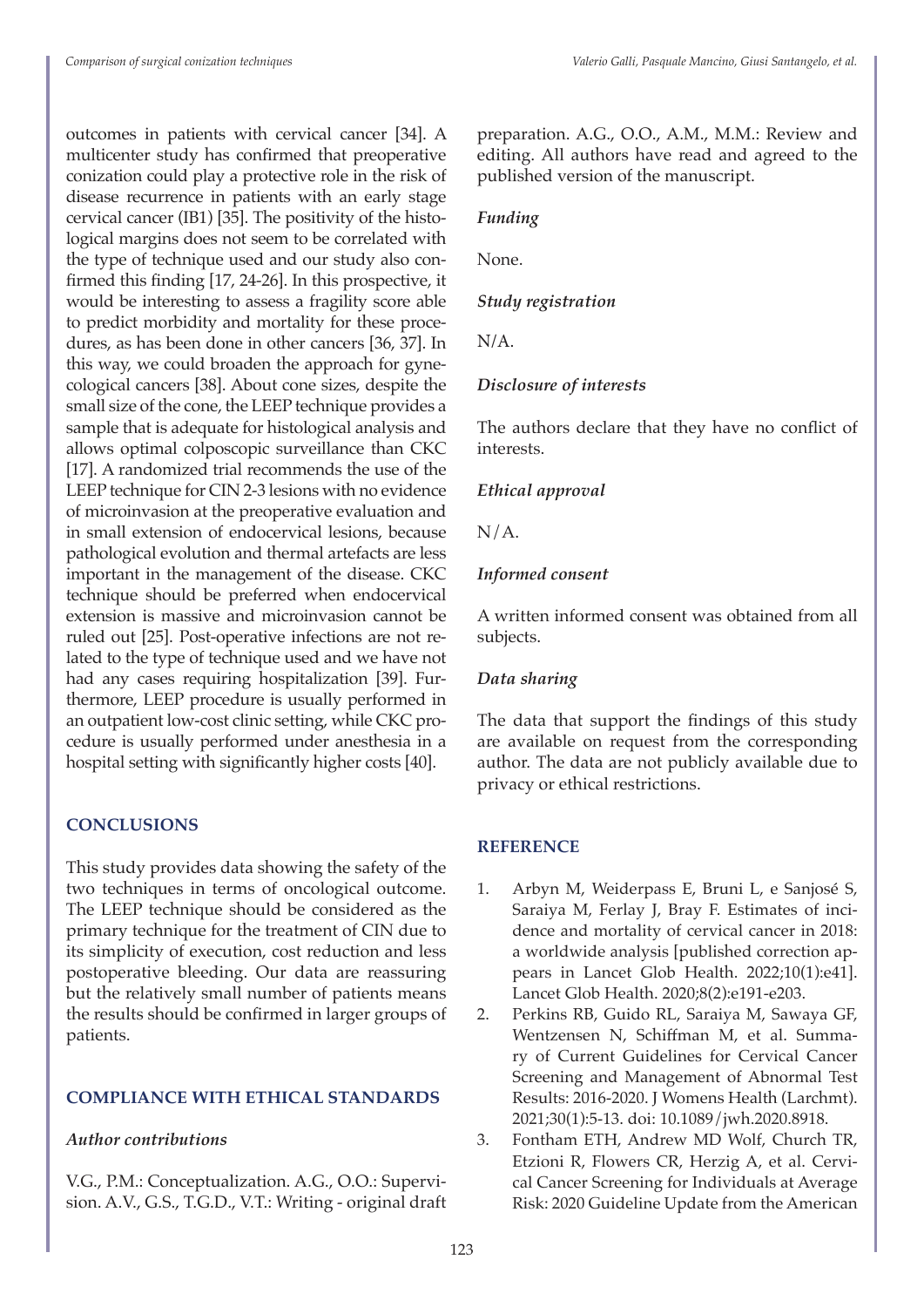Cancer Society, CA Cancer J Clin. 2020;70:321- 46. doi: 10.3322/caac.21628.

- 4. Bray F, Ferlay J, Soerjomataram I, Siegel RL, Torre LA, Jemal A. Global cancer statistics 2018: GLOBOCAN estimates of incidence and mortality worldwide for 36 cancers in 185 countries. CA Cancer J Clin. 2018;68(6):394-424. Epub 2018. Erratum in: CA Cancer J Clin. 2020;70(4):313. doi: 10.3322/caac.21492.
- 5. Santesso N, Mustafa RA, Schünemann HJ, Arbyn M, Blumenthal PD, Cain J, et al. Guideline Support Group. World Health Organization Guidelines for treatment of cervical intraepithelial neoplasia 2-3 and screen-and-treat strategies to prevent cervical cancer. Int J Gynaecol Obstet. 2016;132(3):252-8. doi: 10.1016/j.ijgo.2015.07.038.
- 6. Musa J, Achenbach CJ, O' Dwyer LC, Evans CT, McHugh M, Hou L, et al. Effect of cervical cancer education and provider recommendation for screening on screening rates: A systematic review and meta-analysis. PLoS One. 2017;12(9):e0183924. doi: 10.1371/journal.pone.0183924.
- 7. Perkins RB, Guido RS, Castle PE, Chelmow D, Einstein MH, Garcia F, et al. 2019 ASCCP Risk-Based Management Consensus Guidelines Committee. 2019 ASCCP Risk-Based Management Consensus Guidelines for Abnormal Cervical Cancer Screening Tests and Cancer Precursors. J Low Genit Tract Dis. 2020 Apr;24(2):102-131. doi: 10.1097/LGT.0000000000000525. Erratum in: J Low Genit Tract Dis. 2020;24(4):427.
- 8. Eun TJ, Perkins RB. Screening for Cervical Cancer. Med Clin North Am. 2020;104(6):1063-78. doi: 10.1016/j.mcna.2020.08.006.
- 9. WHO Guidelines for Treatment of Cervical Intraepithelial Neoplasia 2-3 and Adenocarcinoma in situ: Cryotherapy, Large Loop Excision of the Transformation Zone, and Cold Knife Conization. Geneva: World Health Organization; 2014.
- 10. Monti M, D'Aniello D, Scopelliti A, Tibaldi V, Santangelo G, Colagiovanni V, et al. Relationship between cervical excisional treatment for cervical intraepithelial neoplasia and obstetrical outcome. Minerva Obstet Gynecol. 2021;73(2):233- 46. doi: 10.23736/S2724-606X.20.04678-X.
- 11. Kyrgiou M, Athanasiou A, Paraskevaidi M, Mitra A, Kalliala I, Martin-Hirsch P, et al. Adverse obstetric outcomes after local treatment for cervical preinvasive and early invasive disease according to cone depth: systematic review and meta-analysis. BMJ. 2016;354:i3633. doi: 10.1136/bmj.i3633. PMID: 27469988.
- 12. Arbyn M, Kyrgiou M, Simoens C, Raifu AO, Koliopoulos G, Martin-Hirsch P, et al. Perinatal

mortality and other severe adverse pregnancy outcomes associated with treatment of cervical intraepithelial neoplasia: meta-analysis. BMJ. 2008;337:a1284. doi: 10.1136/bmj.a1284.

- 13. Khalid S, Dimitriou E, Conroy R, Paraskevaidis E, Kyrgiou M, Harrity C, et al. The thickness and volume of LLETZ specimens can predict the relative risk of pregnancy-related morbidity. BJOG. 2012;119(6):685- 91. doi: 10.1111/j.1471-0528.2011.03252.x.
- 14. Jiang Y-M, Chen C-X, Li L. Meta-analysis of coldknife conization versus loop electrosurgical excision procedure for cervical intraepithelial neoplasia. Onco Targets Ther. 2016;9:3907-15. doi: 10.2147/OTT.S108832.
- 15. Massad LS, Einstein MH, Huh WK, Katki HA, Kinney WK, Schiffman M, et al. 2012 ASCCP Consensus Guidelines Conference. 2012 updated consensus guidelines for the management of abnormal cervical cancer screening tests and cancer precursors. Obstet Gynecol. 2013;121(4):829-46. doi: 10.1097/AOG.0b013e3182883a34.
- 16. WHO. Guidelines for treatment of cervical intraepithelial neoplasia 2-3 and adenocarcinoma in situ: cryotherapy, large loop excision of the transformation zone, and cold knife conization. Geneva: World Health Organization. 2014.
- 17. Giacalone PL, Laffargue F, Aligier N, Roger P, Combecal J, Daures JP. Randomized study comparing two techniques of conization: cold knife versus loop excision. Gynecol Oncol. 1999;75(3):356-60. doi: 10.1006/gyno.1999.5626.
- 18. Hurtado-Roca Y, Becerra-Chauca N, Malca M. Efficacy and safety of cryotherapy, cold cone or thermocoagulation compared to LEEP as a therapy for cervical intraepithelial neoplasia: Systematic review. Rev Saude Publica. 2020;54:27. doi: 10.11606/s1518-8787.2020054001750.
- 19. Duggan BD, Felix JC, Muderspach LI, Gebhardt JA, Groshen S, Morrow CP, et al. Cold-knife conization versus conization by the loop electrosurgical excision procedure: a randomized, prospective study. Am J Obstet Gynecol. 1999;180(2 Pt 1):276-82. doi: 10.1016/s0002-9378(99)70200-0.
- 20. Oyesanya OA, Amerasinghe C, Manning EA. A comparison between loop diathermy conization and cold-knife conization for management of cervical dysplasia associated with unsatisfactory colposcopy. Gynecol Oncol. 1993;50(1):84-8. doi: 10.1006/gyno.1993.1168.
- 21. Mathevet P, Chemali E, Roy M, Dargent D. Long-term outcome of a randomized study comparing three techniques of conization: cold knife, laser, and LEEP. Eur J Obstet Gynecol